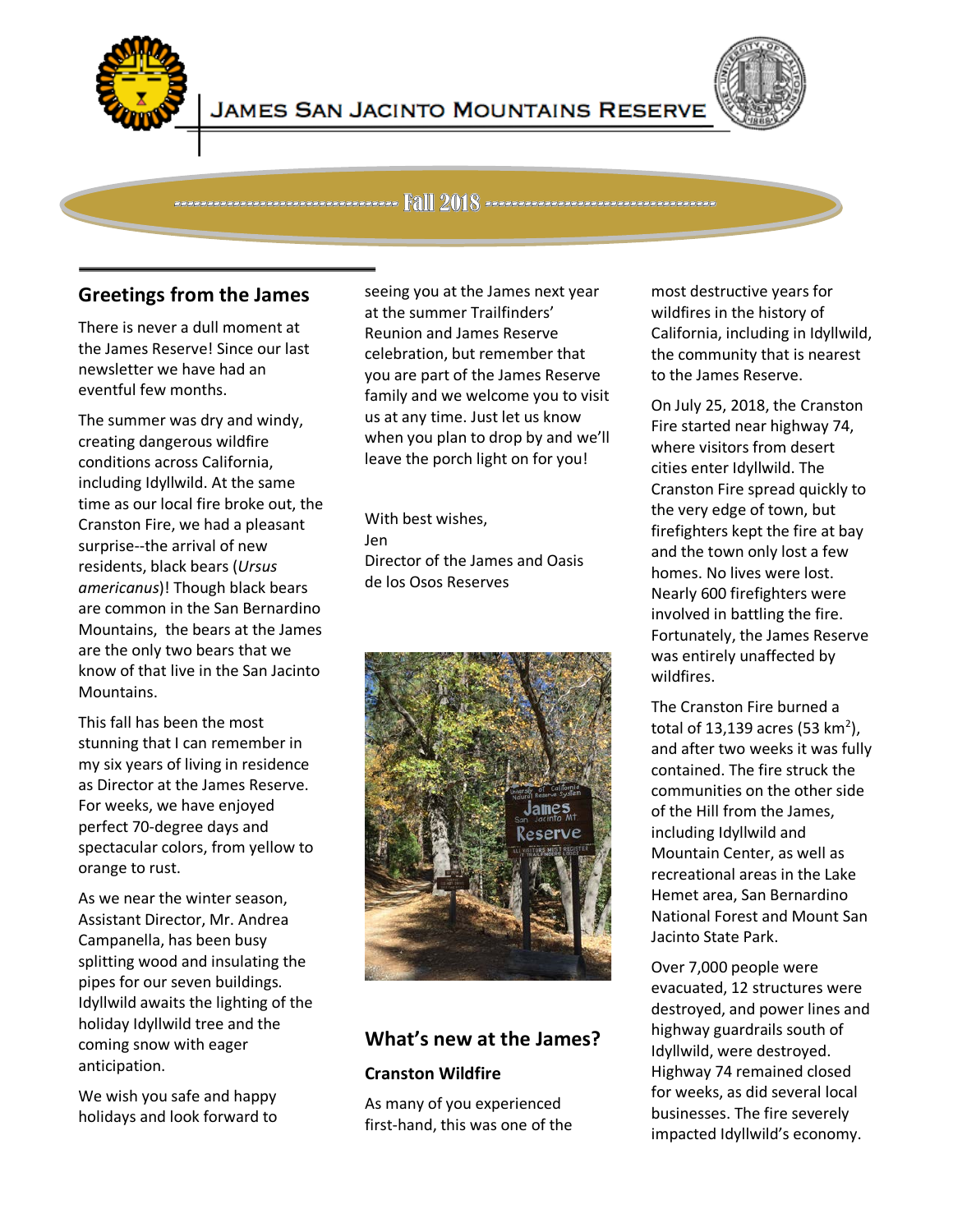

The effects of the Cranston fire seen from the lookout tower on top of Tahquitz.

The fire was started by a 32-year old man from Temecula who was charged with 15 felony arson counts facing a potential life sentence.

#### **Surprise Visitors at the James Reserve**

On July 8, 2017, a researcher stayed at the Trailfinders lodge to monitor California Spotted Owls (*Strix occidentalis occidentalis*). After his first night at the James, he woke up to a mess in the kitchen. Piles of sugar and scattered sugar packets littered the floor. The plastic container that held the sugar packets was punctured with tell-tale canine-shaped holes. The owl researcher did not hear anything during the night and suggested that mice had invaded the kitchen cupboards. A visiting graduate student studying Dark-eyed junco behavior (*Junco hyemalis*) later caught the bear trying to break into the Trailfinders Lodge again.

Both bears were translocated by local California State Fish and Wildlife officials. One was from the San Bernardino Mountains crossed the San Gorgonio Pass in Banning. The other was tranquilized in Indio and translocated to the Santa Rosa Mountains. The last time a bear was observed on the Hill was in 1999!

"Our" bear paid us one more visit on July 11 2017 before disappearing until the night of August 31, 2018. That morning we found the trash scattered all around, two big plastic utility sheds pulled apart and punctured, and some bird feeders stolen. With trail cameras, we caught this culprit.



Bear selfie at the James Reserve on Sept 10, 2018 at 11:06 pm. We use camera traps to monitor bear behavior at the Reserve.

Since this summer, the two bears pay frequent visits to Lake Fulmor trash cans and dumpsters. During the last couple of weeks, they seem to have lost interest in the James Reserve, but we know better than to let down our guards. It is our mantra that there is never a dull moment at the James Reserve!

#### **Featured James Reserve Scientist**

UCLA doctoral candidate, Amanda Robin, has begun an exciting new project at the James that investigates the reason that squirrels decide to "eat in" or "take out" food at feeding stations. Her focal species, California ground squirrels, (*Otospermophilus beecheyi*) and Western grey squirrels, (*Sciurus griseus*) have been studied for the last 100 years (Grinnell and Swarth 1908)*.*

We asked Amanda a few questions about her research.

#### *What is the most interesting or unique behavior you have observed while out in the field?*

I really enjoy watching the California ground squirrel mothers look after their young. One ground squirrel in particular that we call Grace (after Grace James) lives in a burrow right across from the lodge. She can often be seen standing directly adjacent to her burrow keeping a close eye on her three little pups.

#### *What is the most challenging aspect of working at a remote field station (at the James)?*

The summer was my first real field season. I quickly learned that no matter how much effort I put into planning the perfect field season, when working in nature with wild animals there are many challenges from the natural environment that determine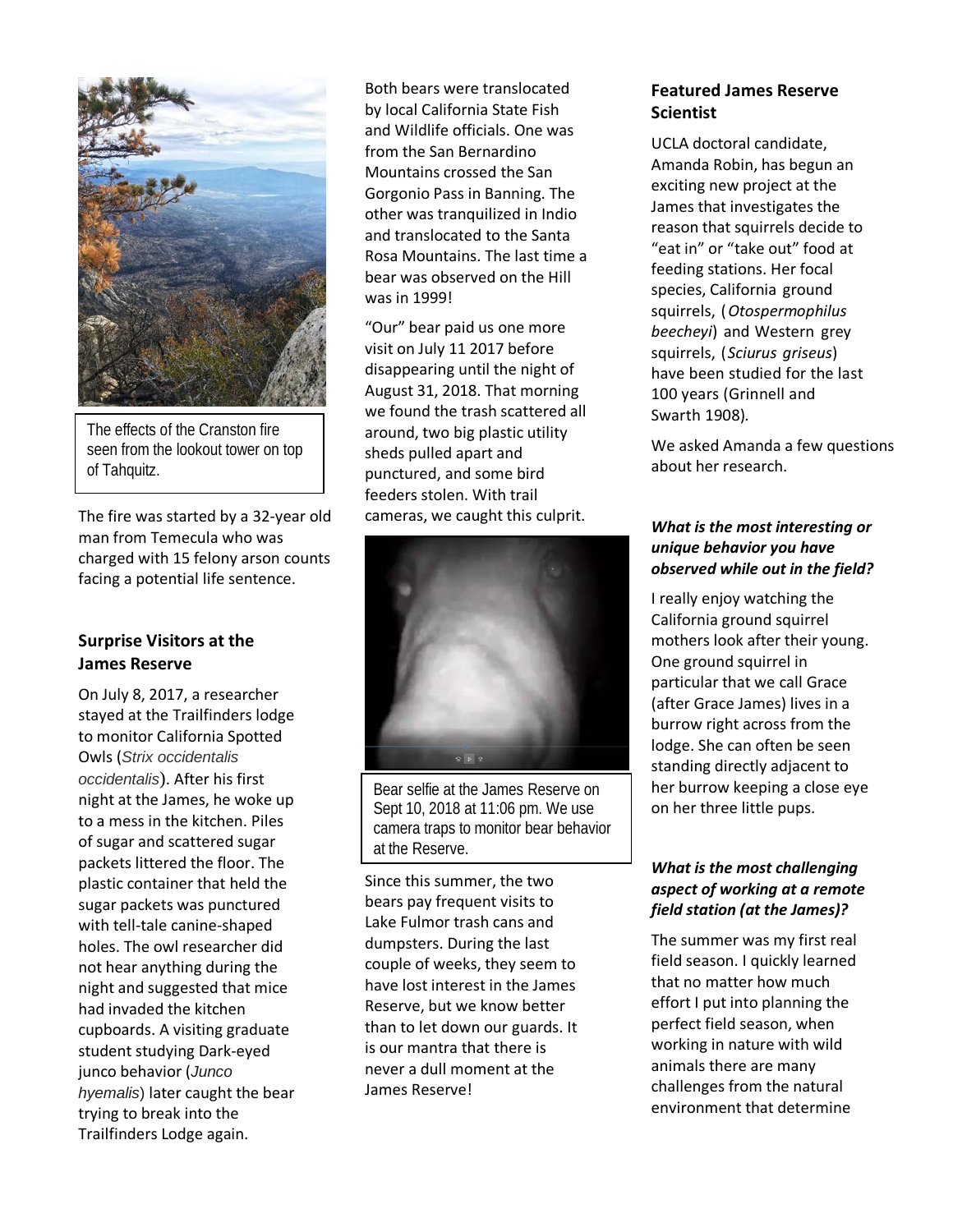success for a field-based research project.

#### *What advice has helped you through your own journey through life and science?*

To persevere. My academic advisor, Dr. Peter Nonacs, has said to me: "no one is born in a lab coat." I started community college in 2010 at a 7th grade math level. I transferred and earned my B.S. from UC Berkeley and I am working towards my Ph.D. at UCLA. I am motivated by completing each individual smaller journey and goal, in addition to dreaming about larger destinations along the way. There was no way I would have been able to predict that my Ph.D. would surround squirrels when I began the biology courses in community college, or even when I was an undergraduate at Berkeley.

To read more about Amanda's squirrel research, visit her blog [\(https://www.squirrelgazer.com/blo](https://www.squirrelgazer.com/blog) [g\)](https://www.squirrelgazer.com/blog). She was recently featured on CBS2/KCAL9 news' STEAM Sundays.

The video can be seen here: [https://www.squirrelgazer.com/me](https://www.squirrelgazer.com/media.html) [dia.html](https://www.squirrelgazer.com/media.html)

## **2018 Trailfinder Fall Reunion Report**

We met at Carrow's of South Pasadena for the second year in a row. Jim Halley organized the event and reserved us a big room, but only a few folks actually were able to attend the meeting. Those present were Jim Halley's daughter, Abby, Bud Halley, Janet Sebenius,

Lynn and Dion Neutra, Alan Parks, Andrea Campanella, and Jennifer Gee.

Several people who RSVP'd could not make it at the last minute, including Jim Halley. Jim has to miss the reunion because he had a scare with his wife's health. It turned out to be just a scare and his wife is fine. As Jim put it, "Probably something she ate." Jim Moule was en route from Madrid, Spain but his flight was cancelled due to smoke from the fires that affected SFO.

Bud started the reports with some stories, prompted by Abby, his granddaughter who took Jim's place for the event. Bud's birthday was the day before the reunion. As an aside, we also learned that Bud and Em Sebenius shared a birthday. Bud turned 96 years old and still goes out for his daily walk. Andrea got to hear stories about his mountain climbing and skiing in Italy, places that our native and pro climber, Andrea, has never even been!



Bud Halley with his greatgranddaughter, Abby's daughter, at the 2018 Summer Reunion in the James Reserve.

Jen and Andrea followed with news of our new residents,

black bears that were relocated here from our neighboring San Bernardino Mountains. Thanks to the fire, they may be lucky bears that escaped fires across San Gorgonio Pass up north. The bears have enjoyed a safe refuge relative to the rest of California. The bears are wilderness pranksters, making life interesting in our neck of the woods. We track their paths, mostly through footage we gather on our trail cameras. With very few of their kind in our San Jacinto Mountains, their lives are especially interesting journey to follow through the seasons and wildfires.

At the mere mention of bears, Janet Sebenius chimed in with a couple of memories of her family's life with bears. One was a Trailfinder story. A bear stole a huge bowl of proofing yeast, intended to make rolls for the Trailfinder campers. A ranger visited the Trailfinder camp and asked whether the incident of their exploding bear had anything to do with the yeast robbery!

Janet also told us about an old family tale of a dog getting in between her ancestor and a black bear. Her relative climbed a tree when the bear came after the dog who took refuge from their great-great-relative (I forget the exact family connection). The person climbed a tree and was chased and pulled to the ground by the bear that scalped him and left him with broken limbs. He crawled back to camp and survived but he was left lessthan-able bodied for the rest of his shortened life.